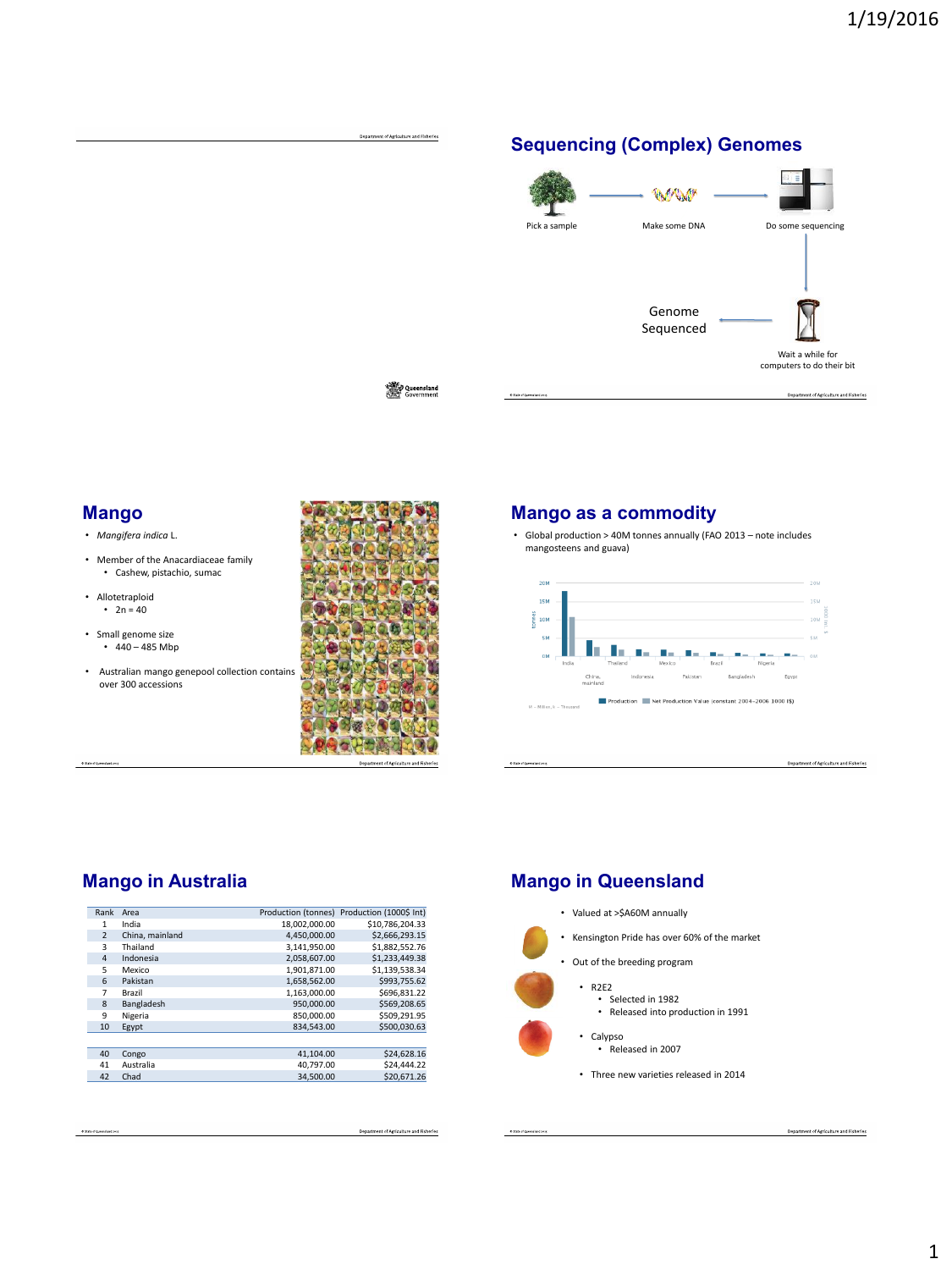# **Mango Genomics Initiative**

- An initiative of the Queensland Government (Australia)
- Commenced in 2005 to:
	- Indentify genes and markers for traits of interest • Fruit colour and flavour
		- Novel bioactives
		- Production traits small tree, high productivity initiative
	- Toolkit for mango breeders – Improved breeding efficiency / targeted breeding
	-
- Resources
	- A long history in mango breeding
	- Commercially released mango varieties
	- Global collection of 377 accessions
	- 3 hybrid populations (F1)



**Needed to do more sequencing**

iture and Fisheries

# **Genome Complexity Reduction (454)**



#### **Library Type Annotated Sequences No Annotation Number of** Sequences **Average Seq Length** KP Red Leaf CDNA 5,290 1,014 6,304 473 KP fruit skin CDNA 4,518 177 4,695 623 KP Flower cDNA 4,215 285 4,500 550 KP Root CDNA 5,242 60 5,302 704 Ir Red Leaf cDNA 3,463 576 4,039 564 Total cDNA 22,728 2,112 24,480 579 EM Library Genomic 4,909 77,132 82,041 111 PC Library Genomic 12,819 56,942 69,761 141 Total Genomic 17,728 134,074 151,802 124 **Total All 40,456 136,186 176,282**

**Needed to do more sequencing**

Department of Agriculture and Fisherie

# **More Sequences**



## **Target Sequencing**



# **Sequence Data**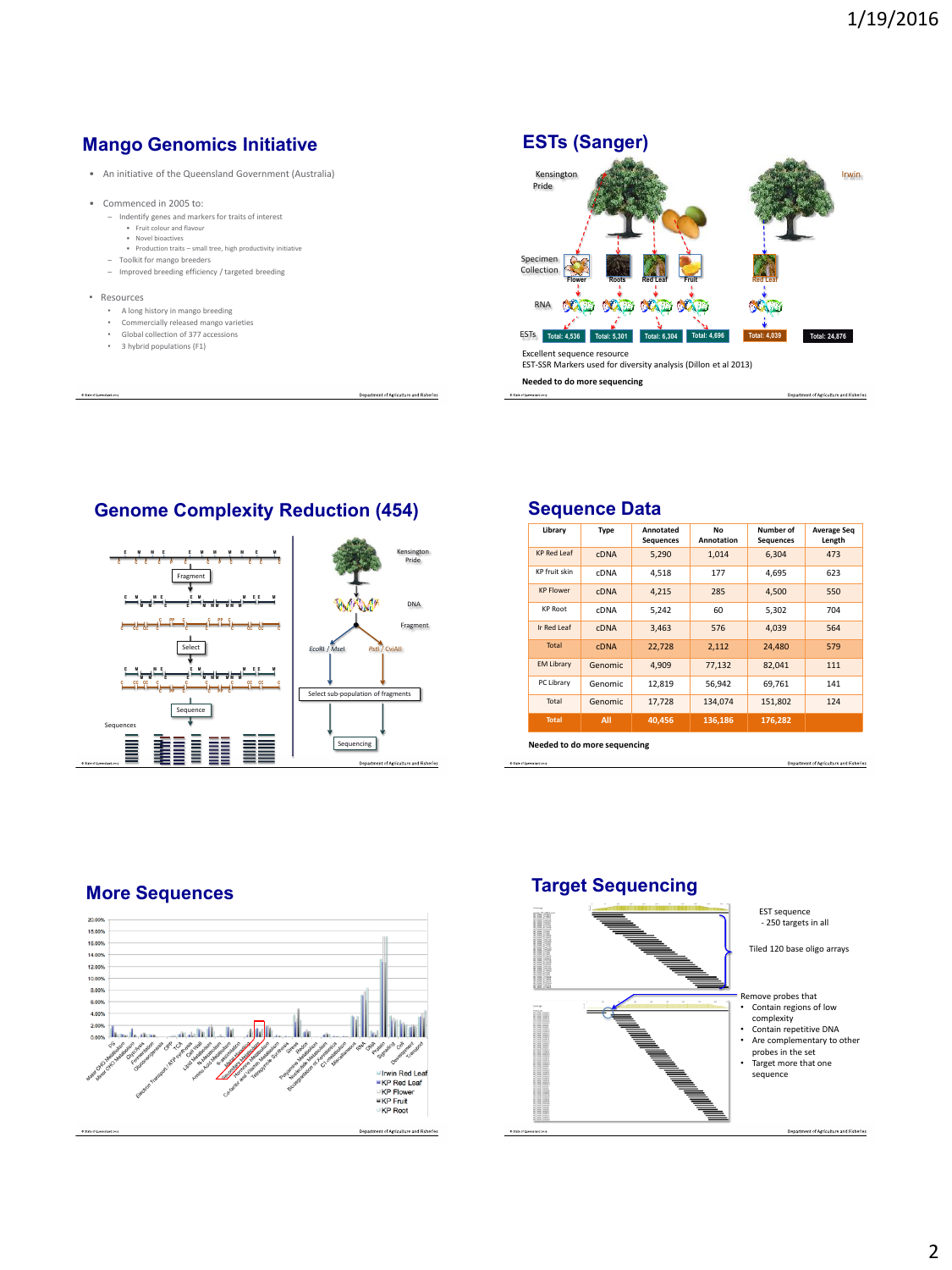



## **Targeted Sequencing**



144 SNPs have been provided to Dr David Kuhn for contribution to a linkage map 60 SNPs being assess as potential markers for tree architecture traits **Opportunity to do more sequencing**

Department of Agriculture and Fisheries

## **Sequencing the Kensington Pride Genome**

• Joint initiative lead by Horticulture Innovation Australia Ltd with

- Department of Agriculture and Fisheries (Qld)
- International Crop Research Institute for the Semi-Arid Tropics (ICRISAT)
- Beijing Genomics Institute (BGI)

### • Strategy

- Libraries insert sizes: 170, 200, 500, 800, 2000 and 5000 bp
- 87 Gb of cleaned reads
- SOAP de novo assembly
- Very preliminary results
	- N50: Contig 16 kb; Scaffold 129 kb
	- Genome size 407 Mbb
	- Depth: 210X
	- Highly heterozygous

# **Sequencing (Complex) Genomes**



### **What's Next**

- We need to do some more sequencing
	- Waiting on additional sequence data from 20 kb insert library • Annotation
	- Skim / re-sequencing of the mapping populations
		- Markers
		- KP common parent
	- Genetic map
- What are we trying to achieve…
	- A useful / usable KP mango genome sequence

Department of Agriculture and Fisheries

Department of Agriculture and Fisheries